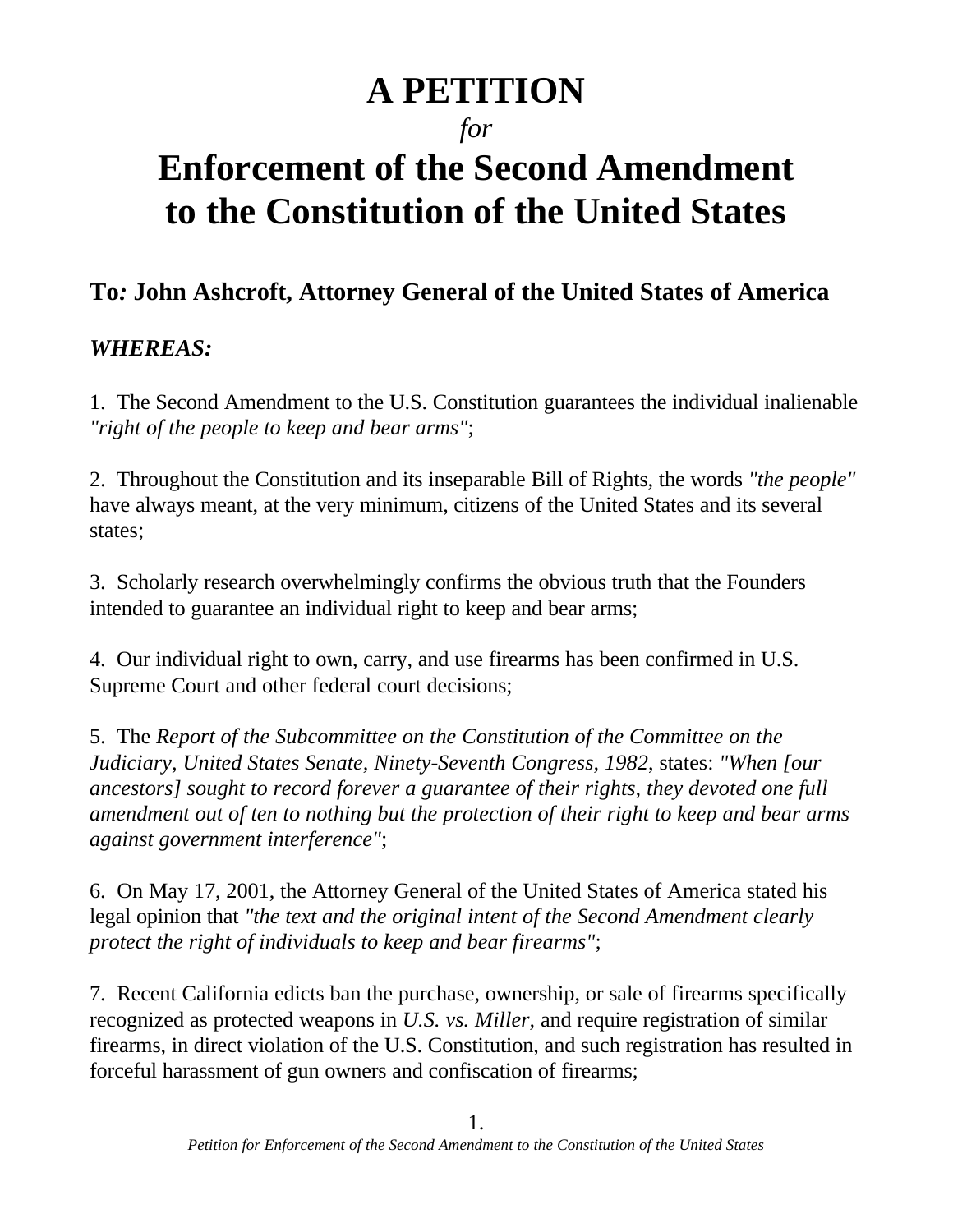8. Both houses of the California legislature are, even now, enacting further unconstitutional edicts that demand the unlawful registration of additional firearms;

9. California edicts criminalize the activities of citizens exercising their Constitutional right and duty to train to become a *"well regulated militia"*, in direct violation of the clear wording and intent of the Second Amendment;

10. Relief from this denial of our Constitutional rights cannot be obtained through either house of the California Legislature, majorities of which continue to issue further citizen disarmament edicts in conflict with and repugnant to the spirit and intent of the Second Amendment;

11. Relief from this denial of our Constitutional rights cannot be obtained through the California government's executive branch, which is headed by Governor Gray Davis, who on July 3, 2001 – the very day before our Independence Day anniversary – stated through his attorney general, Bill Lockyer, in the case of *Donald M. Bird vs. Gray Davis et al* that:

*"[There is] no legally recognized right to bear arms under the Second Amendment of the United States Constitution…"* and

*"...the [U.S.] Constitution does not provide a private right to bear arms..."* and

*"…the Second Amendment does not protect the possession of a weapon by a private citizen";*

12. Relief from this denial of our Constitutional rights cannot be obtained through the California government's judicial branch, which ruled in *Peter Alan Kasler vs. Bill Lockyer*, that California's constitution does not guarantee an individual right to keep and bear arms;

13. Relief from this denial of our Constitutional rights cannot be obtained from the federal courts in California because the Ninth Circuit Court of Appeals ruled in *Hickman vs. Block* that *"states alone stand in the position to show legal injury when this right is infringed"*;

14. The inability to obtain relief from the state judiciary and the federal appellate judiciary carries extremely serious implications in that refusal to admit a lawsuit results in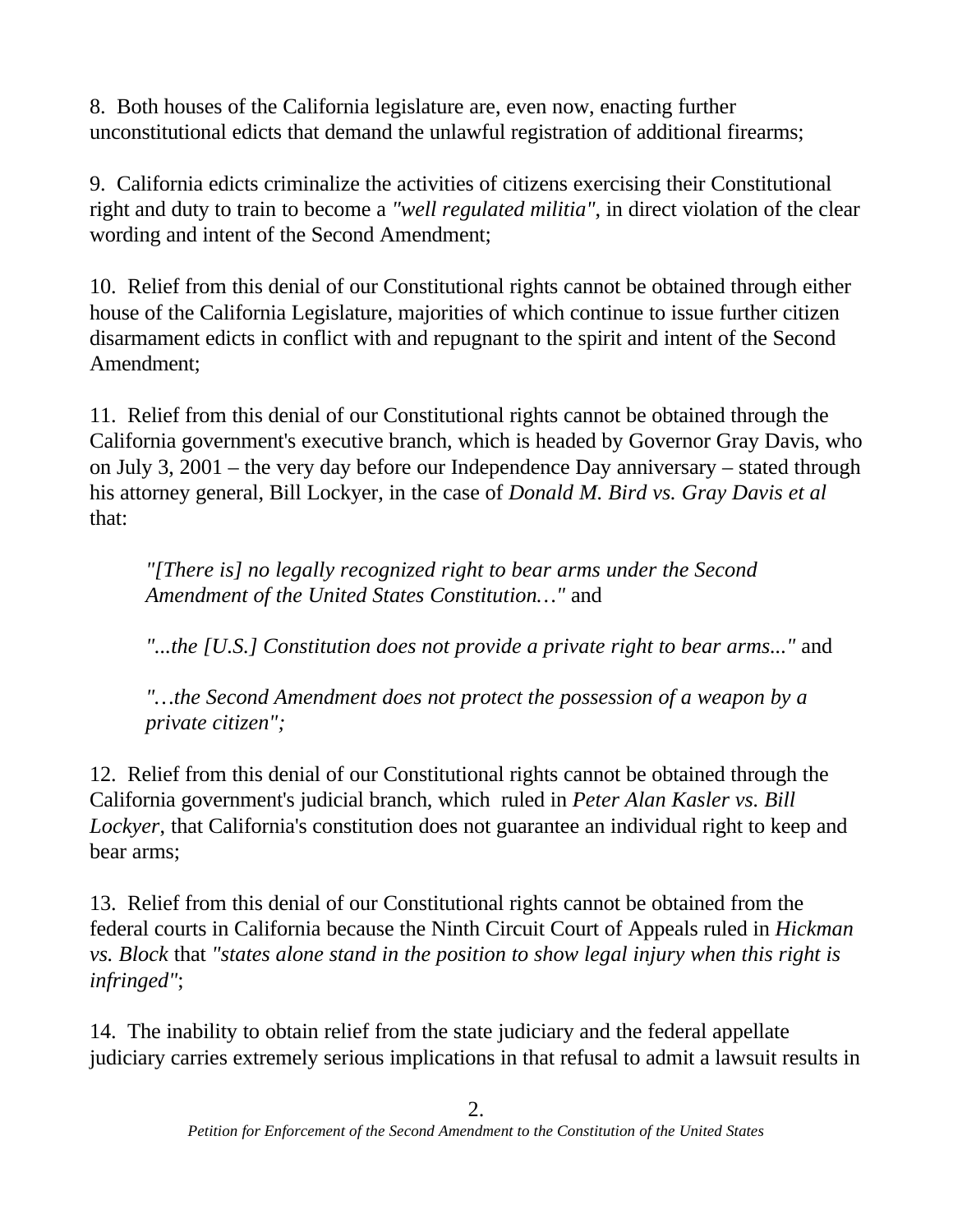judicial nullification, and whereas the U.S. Supreme Court majority opinion in *Chambers vs. Baltimore & Ohio Railroad Company* declared *"The right to sue and defend in the courts is the alternative of force. In an organized society, it is the right conservative of all other rights, and lies at the foundation of orderly government"* ;

15. Government officials are clearly acting collectively and individually in violation of their oaths of office to uphold and defend the whole Constitution of the United States, including the Second Amendment, and are likewise acting collectively and purposefully to deny Second Amendment rights to the citizens of California;

16. We find ourselves repeating our grievances, as did America's Founding Fathers, who said in the Declaration of Independence *"In every stage of these Oppressions we have Petitioned for Redress in the most humble Terms: Our repeated Petitions have been answered only by repeated Injury"*;

17. Being peaceable citizens, we seek to resolve these matters in a lawful manner by calling for enforcement of the supreme law of the land;

18. A basic, protected right is being blatantly and severely infringed upon by unconstitutional edicts bearing the name and form of law, that are oppressively enforced by the executive and judicial authorities of this state;

19. These fundamental rights are also being expressly repudiated by the governor of California in a manner that clearly and directly defies the intentions and wisdom of Americans who fought and died to secure this right and to guarantee it thereafter;

20. The Fourteenth Amendment guarantees to the people of each state the full benefit of all rights recognized under the U.S. Constitution, and Americans living in the state of California are being subjected to gross infringements of their Second Amendment rights and therefore are being treated unequally under the law;

21. California's prohibition of commerce in selected firearms, when in fact such commerce violates no federal laws, is a usurpation of the power to regulate interstate commerce specifically delegated to Congress alone;

22. These oppressive edicts promote governmental disrespect for all Constitutionally protected rights, and disrespect for the law in general, and are effectively disarming and thus endangering the lives and liberties of American citizens;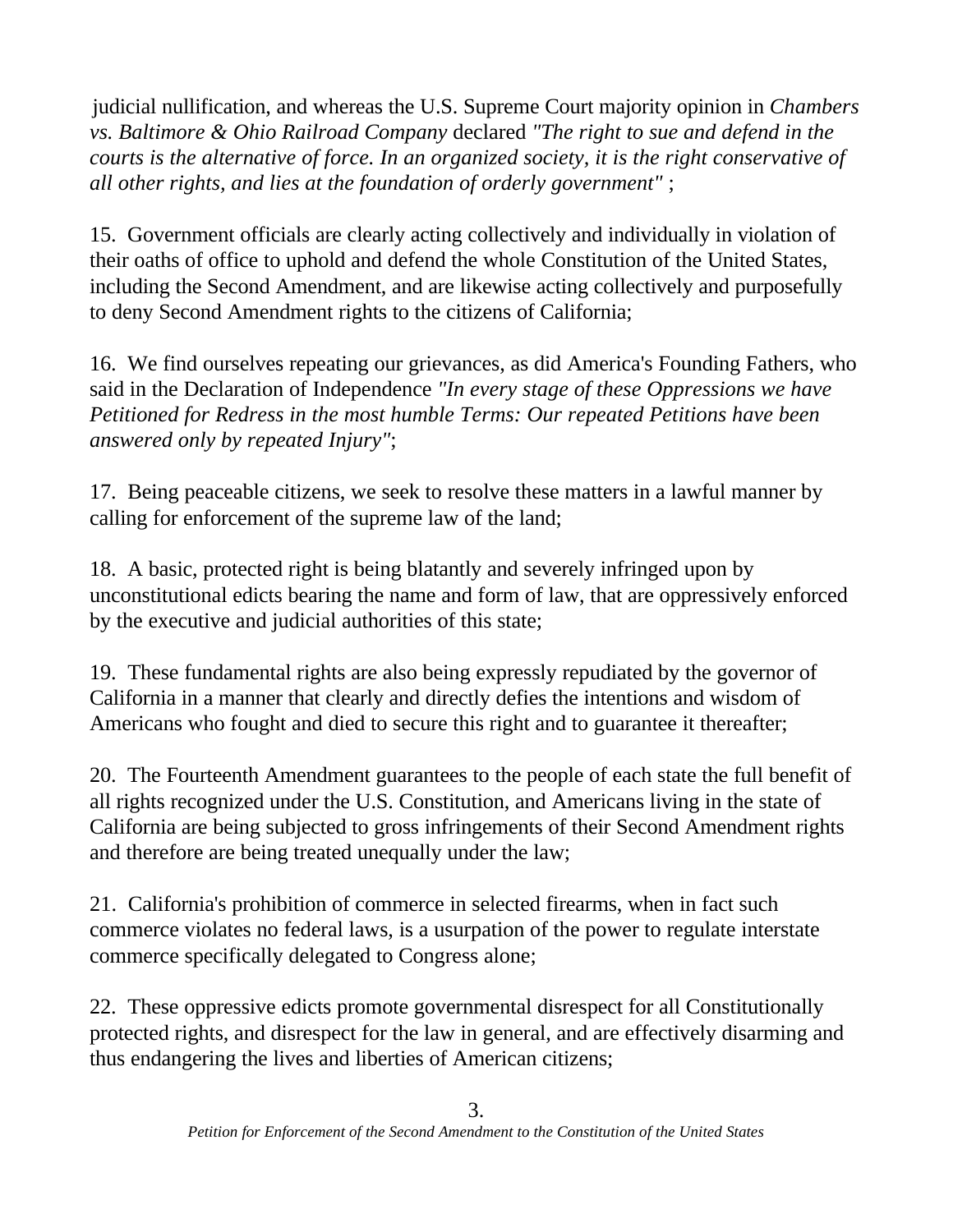23. Allowing any state to abrogate the natural and/or civil rights of its citizens is repugnant to all American society and is forbidden by our Constitution; because California's cultural and political influence on the United States is especially powerful, it is the duty of the federal government -- indeed of *all Americans* -- to take action to compel the state of California to *immediately* cease its tyrannical abuse of these rights;

24. President George W. Bush stated on September 20, 2001: "I ask you to uphold the values of America, and remember why so many have come here. We are in a fight for our principles, and our first responsibility is to live by them."; therefore upholding the most fundamental of our principles, those outlined in our Bill of Rights, is a responsibility that must not be ignored or set aside for political reasons or for the sake of expediency.

**WE THE UNDERSIGNED AMERICANS** do therefore petition John Ashcroft, Attorney General of the United States, to come to the immediate aid of American citizens residing in the state of California in order to restore to them the civil and human rights protected by the Second Amendment to the U.S. Constitution;

And to use any and all powers at his disposal to redress the above-mentioned grievances by enforcing the Constitution of the United States, and to take any necessary action against the state of California and its officials to immediately restore the free exercise of the individual right to keep and bear arms in California and across the United States;

And to enjoin the governor of California, its attorney general, its agents, and all of this state's local police officials and officers, from enforcing any edicts associated with or which could further abet, perpetuate and escalate the above-mentioned grievances;

And to take immediate legal action against the governor, the attorney general, and any other public servants found in complicity with the aforementioned infringements, for criminal conspiracy to deprive American citizens of their Constitutionally protected individual right to keep and bear arms.

### **[Titled Signature page(s) enclosed or attached to this document]**

*Petition for Enforcement of the Second Amendment to the Constitution of the United States*